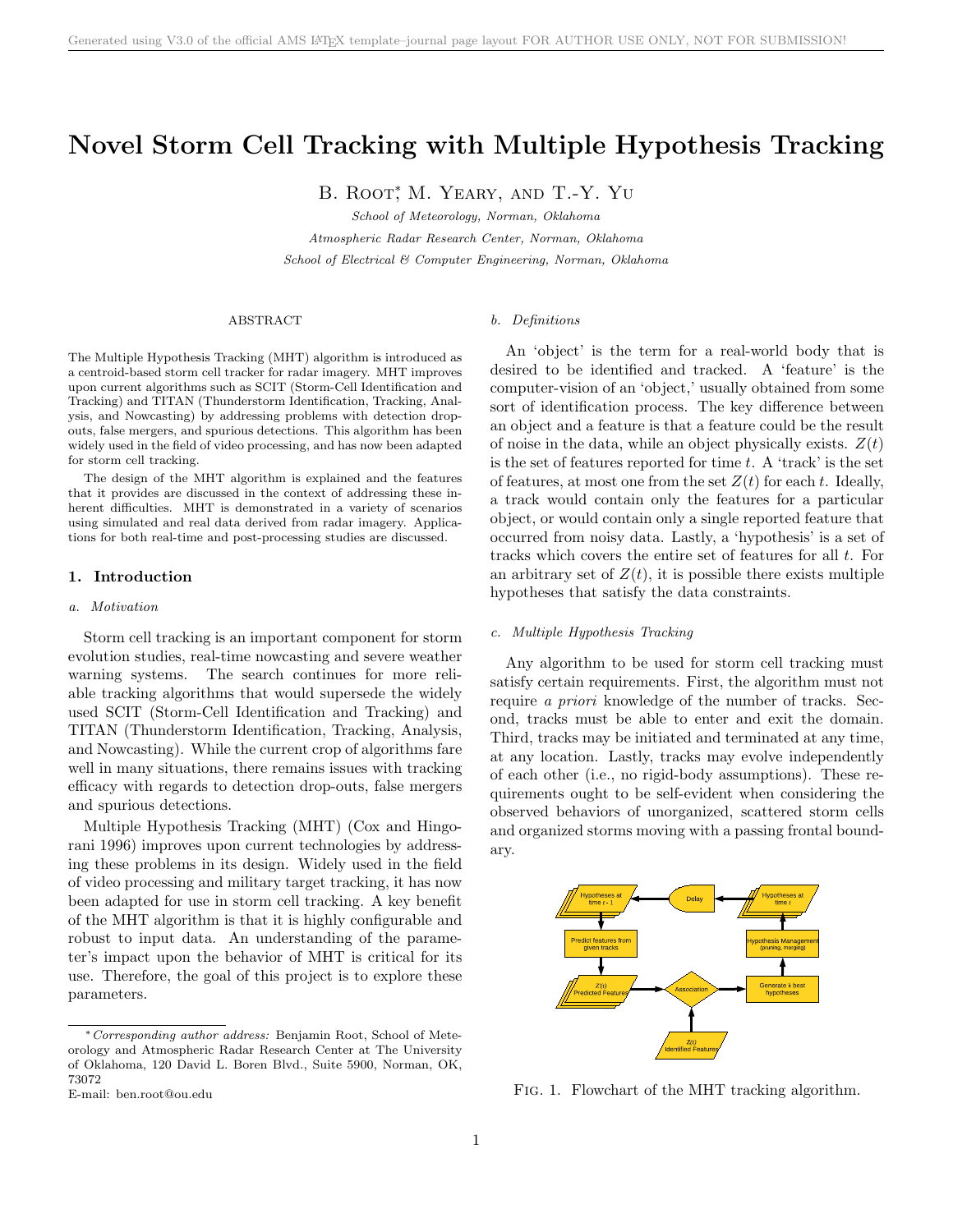A multitude of tracking algorithms were reviewed, particularly the algorithms listed in the 2006 paper by Yilmaz, Javed, and Shah. The algorithm that satisfied the aforementioned requirements was "Multiple Hypothesis Tracking" (MHT) (Cox and Hingorani 1996). This tracking approach considers the time-associations globally, and is capable of 'correcting' its tracking decisions in subsequent iterations as more data is available. These are desirable properties for adaptive sensing and historical reanalyzes. While not used for this study, MHT can also utilize additional information about each feature to reduce tracking ambiguities (i.e., 'texture' data such as reflectivity).

MHT treats the tracking problem as a global maximum finding problem. At each iteration, the MHT algorithm updates a list of hypothetical tracks, which are sorted by their calculated likelihoods. The likelihoods are calculated as the conditional probability of a particular hypothesis, which explicitly models the probability of both spurious and non-spurious features. To limit the combinatorial explosion that occurs, only the k-best hypotheses are generated using Murty's method (Murty 1968). In addition, MHT employs techniques to 'prune away' remaining unlikely hypotheses. This algorithm is diagrammed in Figure 1.

# 2. Method

## a. Source Code

The original source code for MHT was obtained from Ingemar Cox's website. The MHT source code, written in C++, required minor changes for storm cell tracking purposes. The MHT module and the tracker analysis system,  $\text{ZigZag}$ , are available on-line<sup>1</sup> and are maintained by the author.

# b. Simulation

For the purpose of rigorously analyzing the MHT algorithm, the track simulator called 'ZigZag' (Root et al. 2011a) was used to generate many realistic tracks. The 'storm' tracks generated by ZigZag are essentially random walks. These tracks have random starting location, speed, and direction. The duration of the storm tracks is also randomly determined. ZigZag can also control many other aspects of the simulations, such as applying noise models and adding clutter objects.

For this parameter optimization study, the scenario consisted of a squall line with twenty-five tracks moving at speeds between 1.0 and 2.5 km per minute (approximately 35 to 90 miles per hour). These tracks were initialized from an ellipse-shaped region with a minor axis length of 25 km and a major axis length of 125 km that moves slowly at about 0.5 kilometers per minute (approximately

20 miles per hour). These main squall line tracks have a 10% probability of termination at any time. In addition to the twenty-five main tracks, two additional tracks were created to merge into the existing tracks, as well as two tracks to split off of main tracks. A couple of simulated features were dropped due to false apparent mergers, as well as 1% of randomly chosen features in order to simulate identification dropouts. The positions of these simulated tracks were then jittered randomly with a position variance of half a kilometer.

Next, the scenario simulates twenty spuriously created features that are uniformly distributed in time and uniformly distributed within the same squall line region. Last, the simulates sixteen persistent clutter objects located at the heart of the squall line. These clutter objects were normally distributed over a radius of about ten kilometers.

For this scenario, ten simulations were generated. The simulation count was kept low for the purpose of expediting the process of parameter optimization. More simulations are highly recommended for adequate statistical analysis.

## c. Parameters

The MHT algorithm has no fewer than fifteen parameters that control the various components within the algorithm. This many parameters are far too many to study each in detail for this project. However, several of these parameters can be excluded or simply kept at their default values as set by the original authors of the algorithm. For example, some parameters are related to the handling of the texture data, which have been excluded for this study. Other parameters that have been kept at their defaults are related to the control of the Kalman filter and the hypothesis pruning used for efficiency purposes. Four parameters remained for study:

## 1 Probability of Detection

Estimated probability for correct object identification

2 Mean Rate of New Tracks

Estimated number of newly established tracks per frame

# 3 Mean Rate of False Alarms

Estimated rate of spurious feature identification

# 4  $\lambda_{\mathbf{x}}$

Probability of track termination

In addition to these four parameters, it was found that the default value for the initial velocity variance estimate parameter was two orders of magnitude too large for this problem. In general, the initial value of this value should not significantly impact the tracking results because MHT should converge on the proper velocity variance estimate. However, it was found that by setting this parameter to

<sup>1</sup>Available at: https://github.com/WeatherGod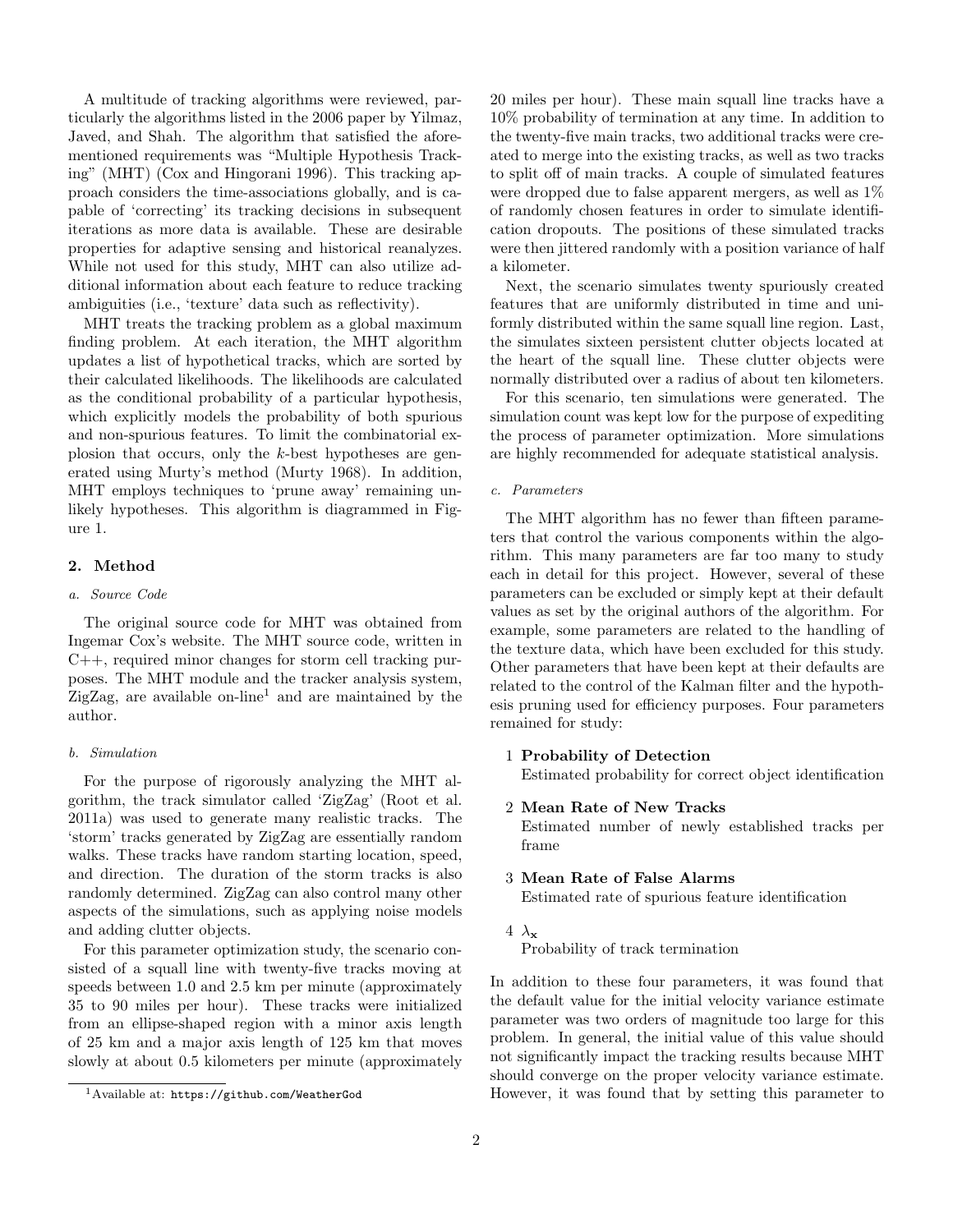|  | <b>Reality</b>             |                                |
|--|----------------------------|--------------------------------|
|  | <b>Correct Association</b> | <b>False Association</b>       |
|  | <b>Missed Association</b>  | <b>Correct Non-Association</b> |

Fig. 2. Contingency table depicting the classifications that each line segment can be assigned. The number of segments in each category is used for calculating the skill score.

one (as oppose to 200), the tracking results contained significantly fewer spurious track assignments.

## d. Measuring Results

By breaking up the tracks from a tracking algorithm and the known tracks into lists of associations and nonassociations, a contingency table for the decisions of the tracker can be made. For each true association created by ZigZag, a 'hit'  $(H)$  is made when the tracker made an identical association. A 'miss'  $(M)$  is when the tracker failed to make that association. For each truly unassociated feature created by ZigZag, a 'correct null'  $(N)$  is counted when the tracker also determined that the feature was not associated with any other feature. Conversely, it is considered to be a 'false alarm'  $(F)$  if the tracker associated that feature with a track<sup>2</sup>. A contingency table is shown in Figure 2.

This project used 'Percent Correct' (PC) for measuring the performance of the trackers.

$$
PC = \frac{(H+N)}{(H+M+F+N)}.\tag{1}
$$

Values range from 0 (worst) to 1 (best).

## 3. Results & Discussions

The average, bootstrapped skill scores and the 95% biascorrected, accelerated (BCa) confidence intervals (Efron and Tibshirani 1993) are depicted in Figures 3, 4, 5, and 6.

First, the probability of detection (POD) parameter for MHT was examined. Values of ranging from 0.15 through 0.99 were tested. Throughout this range, MHT consistently scored an average of 95% correct with its tracking decisions. Setting the POD value too low resulted in more misses, while setting it too large increased the number of false associations. For this scenario, a POD value between 0.8 and 0.9 seems optimal, but fine-tuning this parameter may not be needed.

Next, the mean rate of new tracks (NTPS) parameter was examined. Note that this name might be misleading and further examination of the algorithm's source code is needed to determine the exact nature of this parameter.



Fig. 3. Tracking scores for MHT with changing values of the probability of detection. The 95% confidence interval for the average PC value is depicted by the error bars.



Fig. 4. Tracking scores for MHT with respect to the mean rate of new tracks parameter. The 95% confidence interval for the average PC value is depicted by the error bars.

Experimenting with values on a  $log_{10}$  scale from  $-5$  to −1 revealed a similar shape to the PC values for POD, and is depicted in Figure 4. For most values tested, MHT achieved a 97% accuracy or better. Only at the extremes of this range did the accuracy drop slightly to about 92%. If NTPS was set too large, MHT would produce many short tracks and longer tracks would have many dropouts as it tries to satisfy the rate of new track creation. However, if NTPS was set to small, MHT would miss many possible tracks. The clutter objects seemed to be the most impacted by the extremes of this parameter. The optimal value appeared to be about 0.001 to stay away from either extremes.

The mean false alarm per scan (MFAPS) was the next parameter to be examined. Like the NTPS, this name might also be slightly misleading and a determination of the exact nature of this parameter is needed. Testing values on a  $log_{10}$  scale from  $-8$  to  $-1$  revealed an intriguing curve, part of which is depicted in Figure 5. For smaller values, MHT performed very well, achieving approximately 0.98% accuracy, whereas the largest values of MFAPS (not shown) resulted in near-zero accuracy. Further examination of the results revealed that this sudden drop in skill scores occurs whenever MFAPS is somewhat larger than

<sup>2</sup>A false alarm in this context is different from the false alarm mentioned previously in the Definitions section.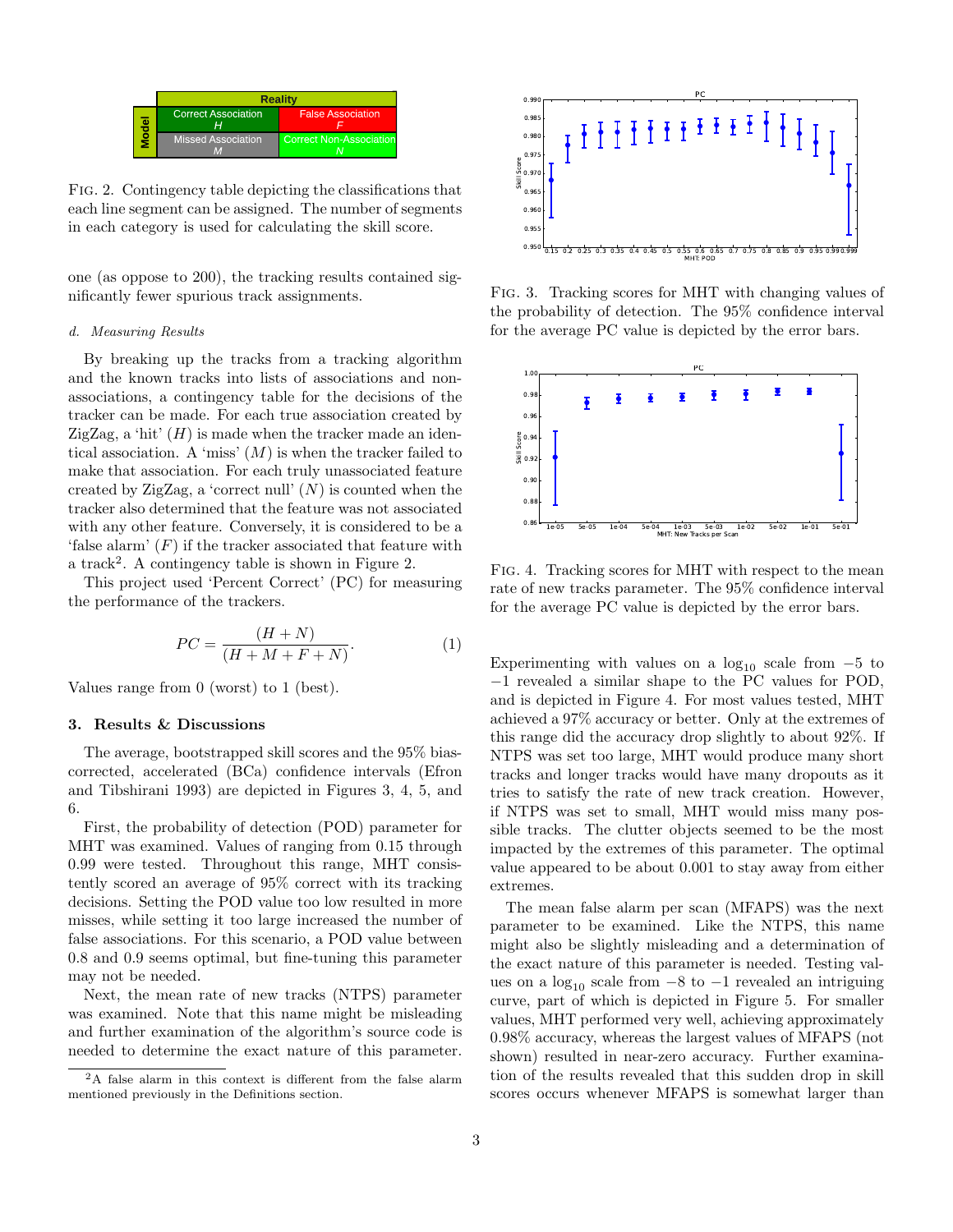

Fig. 5. MHT tracking scores with respect to changes in the mean rate of false alarms parameter. The 95% confidence interval for the average PC value is depicted by the error bars.

NTPS. From this, it is concluded that a MFAPS value of 0.00002 should be sufficiently smaller than the NTPS and allow for adequate performance.

Finally, the  $\lambda_x$  parameter was examined. There is not much documentation for this parameter and exactly what it controls in MHT. The current understanding is that this parameter is the probability of track termination at any given scan, but multiplied by 100 (unlike the other probability parameters). Further examination of the source code is needed to determine its exact nature. Using a range of values from 5.0 to 95.0 for  $\lambda_x$  revealed a curve that increased slowly from around 0.95% to just above 0.965%. Figure 6 depicts this relationship. While further examination of larger values of  $\lambda_x$  is warranted, a value of 30.0 appears to be sufficient for this type of scenario simulation.

Utilizing the knowledge gained from these parameter optimization analyzes, the MHT algorithm can now be used to track features in real-world radar data. Due to the lack of an objective truth for reference, it is not possible to quantify the performance of the tracker in the same manner as before in this study. However, a visual inspection of the results should be sufficient to determine if results are visually coherent.



Fig. 6. MHT tracking scores with changing values of the  $\lambda_x$  parameter. The 95% confidence interval for the average PC value is depicted by the error bars.



Fig. 7. Tracking results from applying MHT to features identified in a 17-minute radar reflectivity time series. Radar data from the NWRT PAR site in Norman, Oklahoma on June  $5<sup>th</sup>$ , 2008 between 2343 and 0000 GMT. Black lines are the track associations, while the red dots are the un-associated features.



Fig. 8. Tracking results from applying MHT to features identified in a 22-minute radar reflectivity time series. Radar data from the NWRT PAR site in Norman, Oklahoma on February  $10^{th}$ , 2009 between 2142 and 2204 GMT. Black lines are the track associations, while the red dots are the un-associated features.

Figures 7 and 8 depict the tracking results from the MHT algorithm applied to feature data derived from radar reflectivity data. The radar reflectivity data are from the NWRT PAR site in Norman, Oklahoma. The feature data were created from the Strong Point Analysis (SPA) (Root et al. 2011b) image clustering algorithm. The tracks depicted in these figures do not appear to be spurious and seem to be coherent.

# 4. Conclusions

This project provided an initial in-depth look at the MHT algorithm as a potential storm tracking algorithm. By using ZigZag to simulate storm tracks, we were able to perform controlled testing and analysis of MHT's performance with respect to its parameters. It appears that